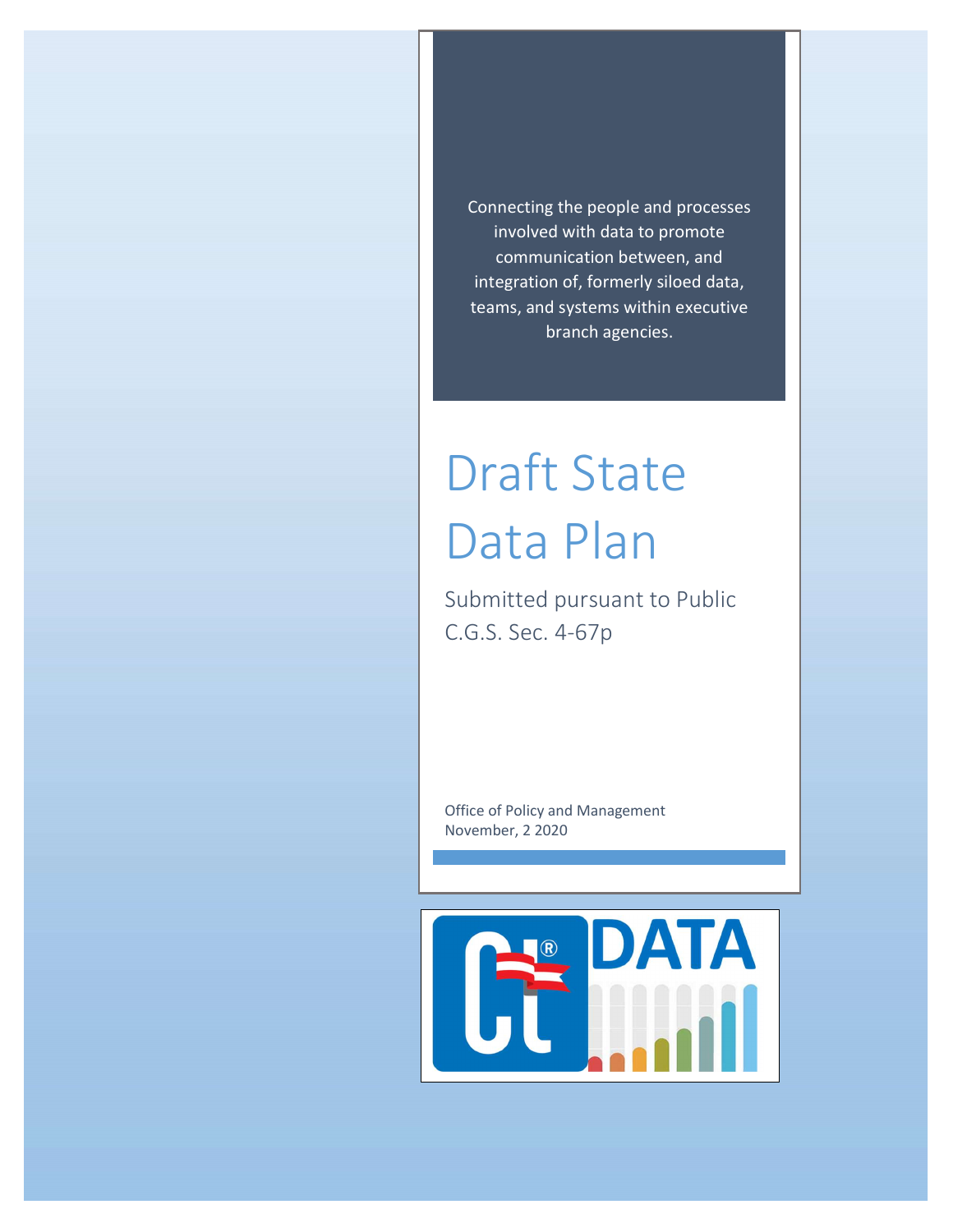# Table of Contents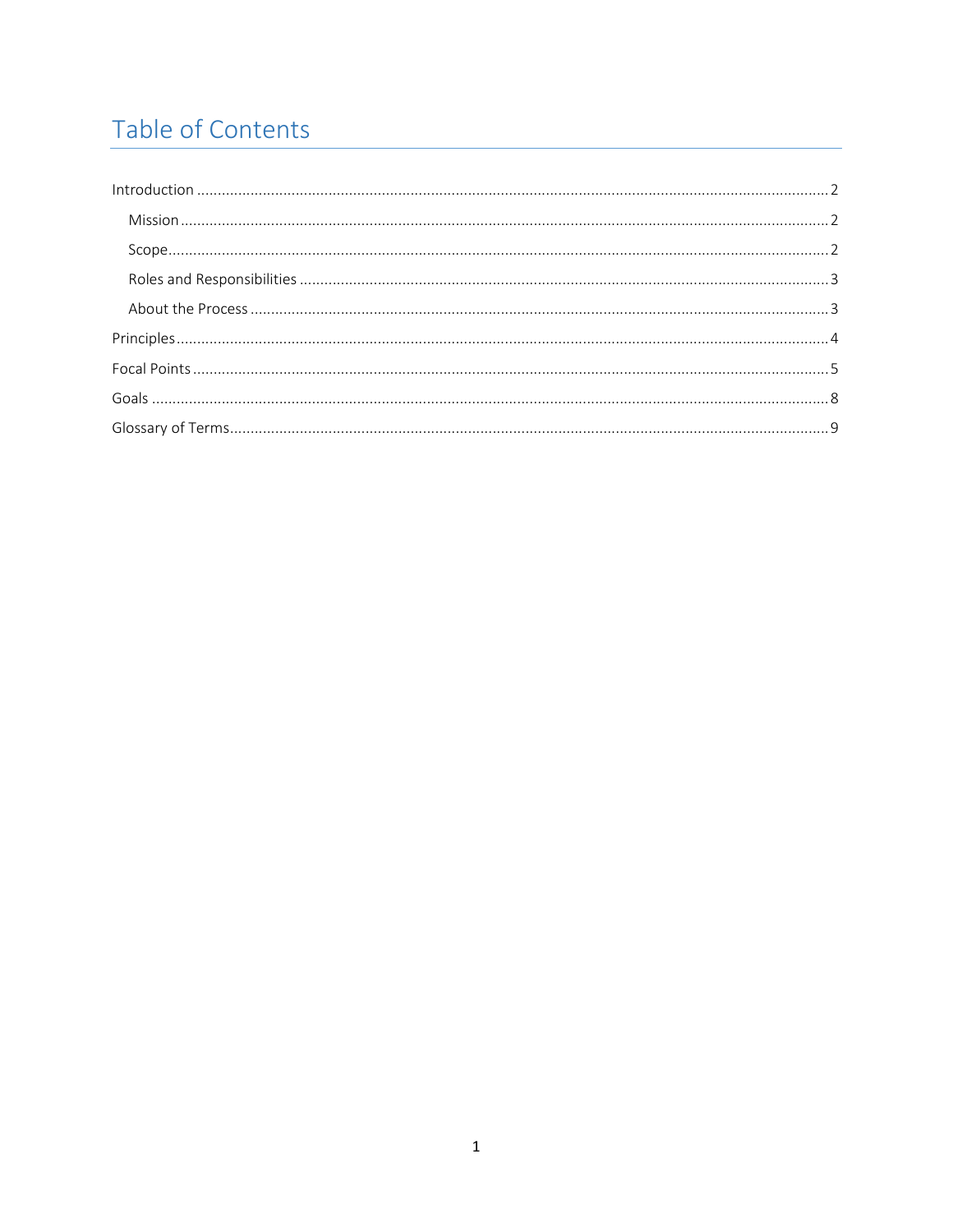# Introduction

The Connecticut State Data Plan serves as a framework for the state's executive branch agencies to engage in a consistent approach to data stewardship, use, and access. The State Data Plan is not just an **open data plan** but is applicable to all data in the custody and control of executive branch agencies. The plan was required to be developed in accordance with C.G.S. § 4-67p. Specifically, the state data plan shall:

- **e** establish management and data analysis standards across **executive branch agencies**;
- include specific, achievable goals within the two years following the adoption of such plan, as well as longer term goals;
- make recommendations to enhance standardization and integration of data systems and data management practices across executive branch agencies;
- provide a timeline for the review of any state or federal legal concerns or other obstacles to the internal sharing of data among agencies, including security and privacy concerns; and
- **set goals for improving the open data repository.**

The plan is required to be updated every two years.

The statutes also require that information technology-related actions and initiatives of executive branch agencies must be consistent with the plan. Further, the Chief Data Officer is required to establish procedures for each agency to report on its progress toward achieving the goals articulated in the plan. A supplement to the plan will report progress during 2019 – 2020.

The inaugural plan was organized around **Principles** which represent a framework under which state agencies should organize and operate; Focal Points which represent areas where agencies should emphasize the sharing, integration, and availability of data; and Goals which represent the desired outcomes of plan implementation.

The  $2021 - 2022$  plan uses data gathered during the inaugural plan to narrow and refine the **Focal Points** leading to a revised set of **Goals**.

### **Mission**

The purpose of this plan is to connect the people and processes involved with data to promote communication between, and appropriate integration of, formerly siloed data, teams, and systems. It seeks to promote process change, organizational realignment, value congruence, and the appropriate use of technology to facilitate relationships between everyone who handles and uses data.

By aligning the data related work of agencies with the plan's Principles, agencies should begin to realize efficiencies and process improvements that will ultimately reduce the amount of overhead necessary to leverage their data assets. Agencies must begin to closely connect the people who provide, collect and prepare the data, those who analyze the data, and those who put the findings from those analyses to good use.

### Scope

The plan does not contemplate requiring agencies to dedicate additional resources to its implementation, nor does it generally require agencies to begin collecting or creating new data. Rather, it seeks to support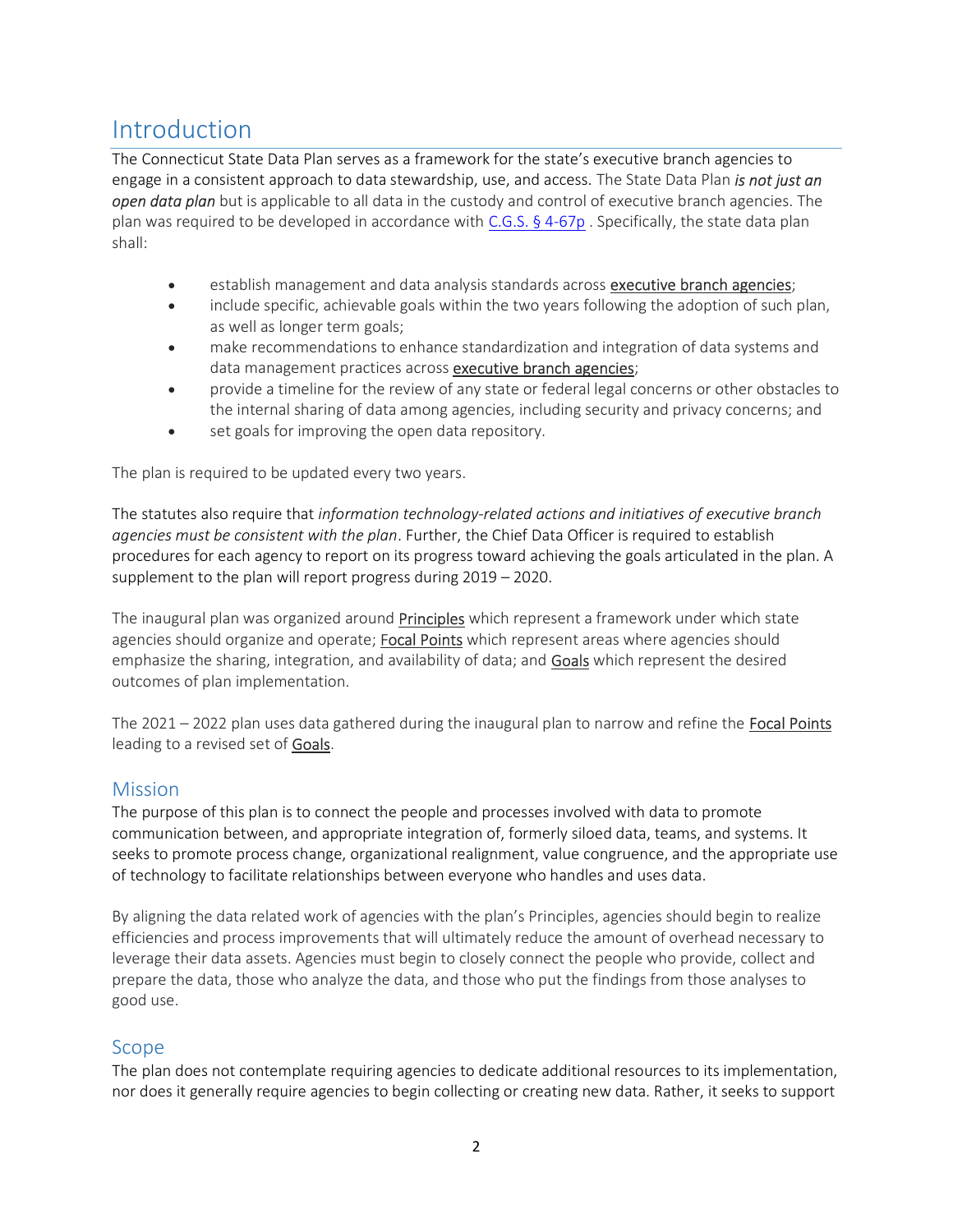agency efforts and to bring those efforts into alignment to provide increased efficiency in the use of limited resources for data stewardship, use, and access.

There are many nuances that exist amongst the data collection activities of state agencies. While many agencies collect personal data on individuals that must respect the rights and confidentiality of those individuals, agencies also collect data that is inherently public and not personal in nature. This plan may not be able to specifically address every nuance that exists, and therefore is intended to be broad enough to address the many underlying challenges associated with data collection and use, while still providing a standard framework that can be applicable across executive branch agencies.

### Roles and Responsibilities

In addition to establishing the State Data Plan, C.G.S. § 4-67p establishes the position of Chief Data Officer within the Office of Policy and Management, and requires each executive branch agency to designate an agency data officer, each with roles and responsibilities outlined below. Further, the act requires that each agency conduct an inventory of its "high-value data" annually and formulate plans to enhance the availability of open data, known as "open data access plans." The following are the roles and responsibilities of the Chief Data Officer and Agency Data Officer that are established by C.G.S. § 4-67p:

### Chief Data Officer:

- Directing executive branch agencies on the use and management of data to enhance the efficiency and effectiveness of state programs and policies;
- Facilitating the sharing and use of executive branch agency data (A) between executive branch agencies, and (B) with the public;
- Coordinating data analytics and transparency master planning for executive branch agencies;
- Creating the state data plan; and
- Providing a procedure for each agency head to report regarding the agency's progress toward achieving the plan's goals.

### Agency Data Officer:

- Coordinating and submitting agency high value data inventories annually;
- Coordinating and submitting agency open data access plans;
- Serving as the main contact person for inquiries, requests or concerns regarding access to the data of such agency; and
- Establishing procedures to ensure that requests for data that the agency receives are complied with in an appropriate and prompt manner in consultation with the Chief Data Officer.

It should be noted that, while C.G.S. § 4-67p requires Agency Data Officers to establish procedures to ensure that requests for data that the agency receives are complied with in an appropriate and prompt manner, as well as establish open data access plans, the law does not create a separate entitlement or an alternative to the Freedom of Information Act process.

### About the Process

The 2021 – 2022 State Data Plan will be developed through an iterative process, with opportunities for both public and agency input as follows: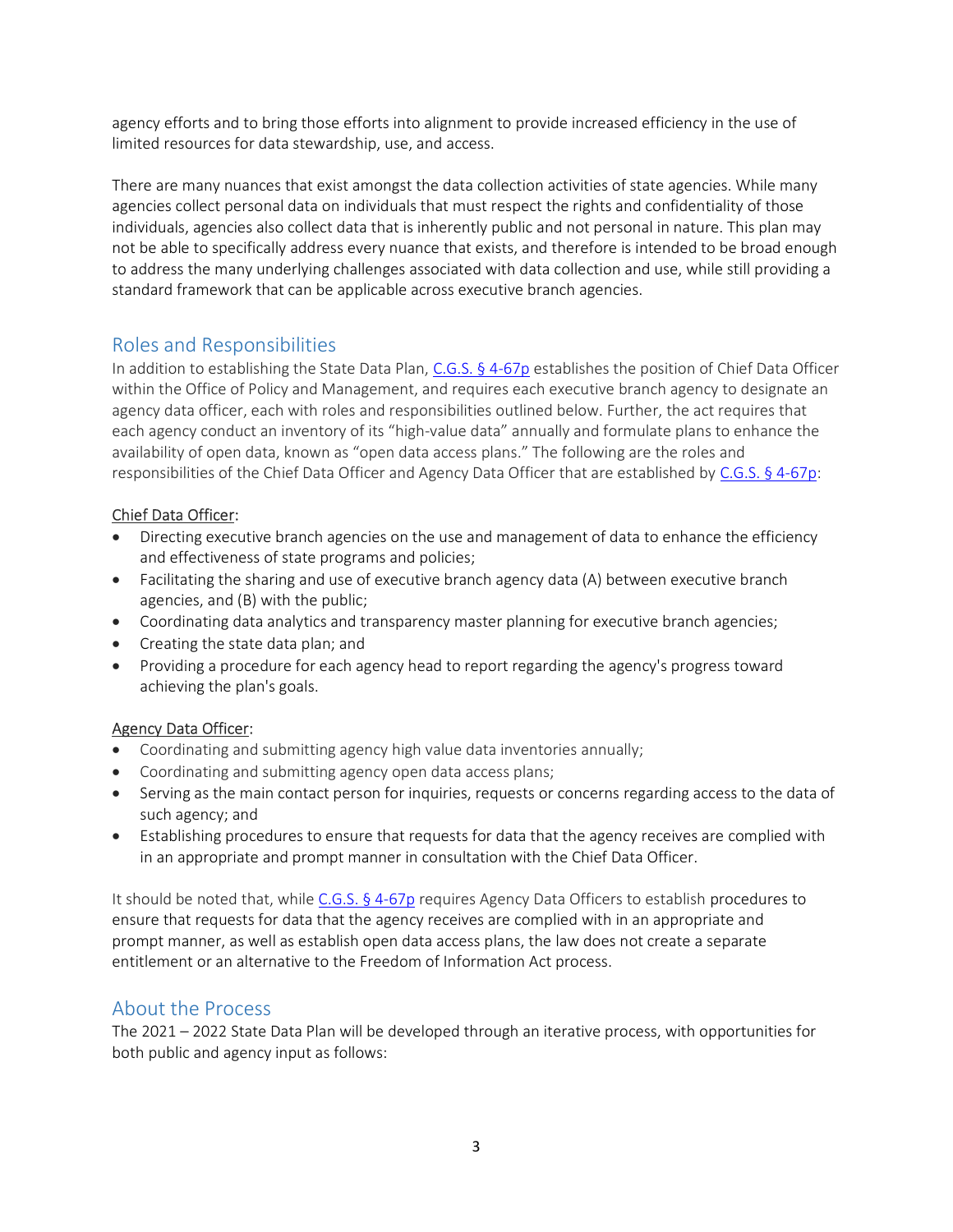Preliminary draft – Present a draft of the State Data Plan to the Data Analysis Technology Advisory (DATA) board pursuant to C.G.S. § 4-67p and C.G.S. § 2-79e. The DATA board shall hold a public hearing on the plan and submit any recommendations within 30 days of receiving the draft plan.

Final Plan – Following the public hearing and after receipt of public comment via the State Data Plan website, a final revised plan will be issued by December 31, 2020.

# Progress and Lessons Learned



The conclusion of the first State Data Plan presents an opportunity to reflect on lessons learned. A supplemental document will report examples of progress related to the Principles and Focal Points from the inaugural State Data Plan, and related planning efforts from the past two years.

## Principles



The twelve Principles below represent an ongoing framework for agencies to operate in order to mature and enhance their management, use, sharing, and analysis of data. The Principles remain the same as in the inaugural 2019 – 2020 plan as they should serve as guidelines for continuous improvement and to inform

decision-making on an ongoing basis. The current plan shifts the agency practices and areas for CDO support to the Goals of the plan. A supplement to the plan will describe successes and lessons learned over the last two years for the Principles, agency practices and CDO support.

### Data Governance and Quality

- Appreciate that the data we collect require a considerable investment of resources and have value beyond the purpose for which they are collected.
- Perform continuous data quality and analytics improvement to ensure the value of data is protected and maximized.
- **Ensure standardized data governance in order to protect data and improve its quality and improve its quality and** utility.

Create, acquire, use, and disseminate data deliberately and thoughtfully; in compliance

- ④ with federal law and state statute, and considering, quality, consistency, privacy, equity, client data dignity, value, reuse, and interoperability from the start.
- <sup>⑤</sup> Coordinate and prioritize data needs and uses, utilize data from multiple sources, and acquire new data only when necessary.

### Privacy and Ethics

- <sup>⑥</sup> Protect individual privacy and maintain confidentiality using effective data stewardship and governance, and by maintaining modern data security practices and technology.
- <sup>⑦</sup> Employ ethical standards in the use, analysis, sharing, and integration of data to avoid intrusion into the lives of Connecticut residents, and disparate impact.

Data Sharing Between Agencies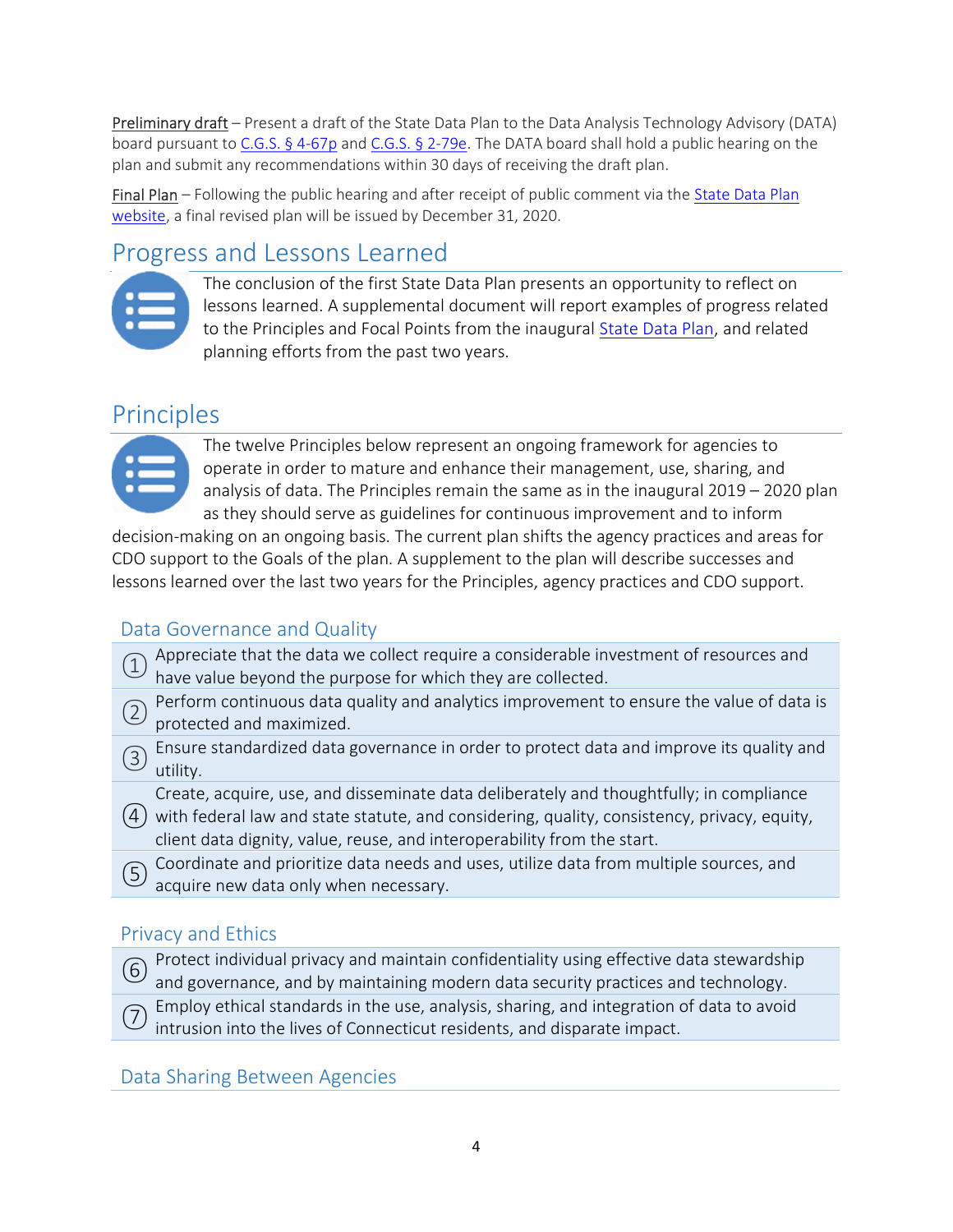- $\Omega$  Improve data sharing and access with ongoing input from users and other stakeholders, including those whose personal and protected data are collected in state agency systems.
- <sup>⑨</sup> Create clear and predictable pathways for data sharing which are necessary for effective data use and sharing.
- (i) Manage a data asset one time and use it for multiple purposes, to the extent possible, within legal and regulatory constraints.

### Culture of Continuous Learning and Collaboration

⑪ Promote a culture of continuous and collaborative learning, with data and about data.

 $(12)$  Embrace openness, transparency, and accountability.

### Focal Points



The Focal Points represent areas where state agencies will emphasize the sharing, integration, and availability of data. The Focal Points represent important topics where data from multiple state agencies are necessary to drive effective policy, or to inform the effective and efficient delivery of programs and services. Given that this plan is limited to specific executive branch agencies, areas that would require

data from the judicial branch or Constitutional offices have not been included. All efforts undertaken within these Focal Points should be carried out in accordance with the Principles as articulated by the plan.

Three related areas will be focal points for the 2021 – 2022 State Data Plan:

- 1) COVID-19 response and recovery
- 2) Equity in the data lifecycle
- 3) Using data to inform decision-making

Future drafts of the plan will provide supporting data for the three focal points. Goals and implementation steps will be based on this data.

### COVID-19 response and recovery

The COVID-19 pandemic has brought into focus the need for state agencies to provide timely, accurate data to the public and to quickly and effectively use data to inform policy and decision-making. Agencies have developed new data collections, new systems, new interagency agreements, new analysis and new tools in response to the pandemic. State agencies, led by the Department of Public Health, have worked to develop, automate and refine a process for daily public updates on a wide range of indicators and metrics. While it is uncertain how long the COVID-19 pandemic will impact daily life, the changes in processes, systems and management will have an impact that lasts far longer.

### Potential implementation steps:

The following are potential actions for executive branch agencies for this focal point: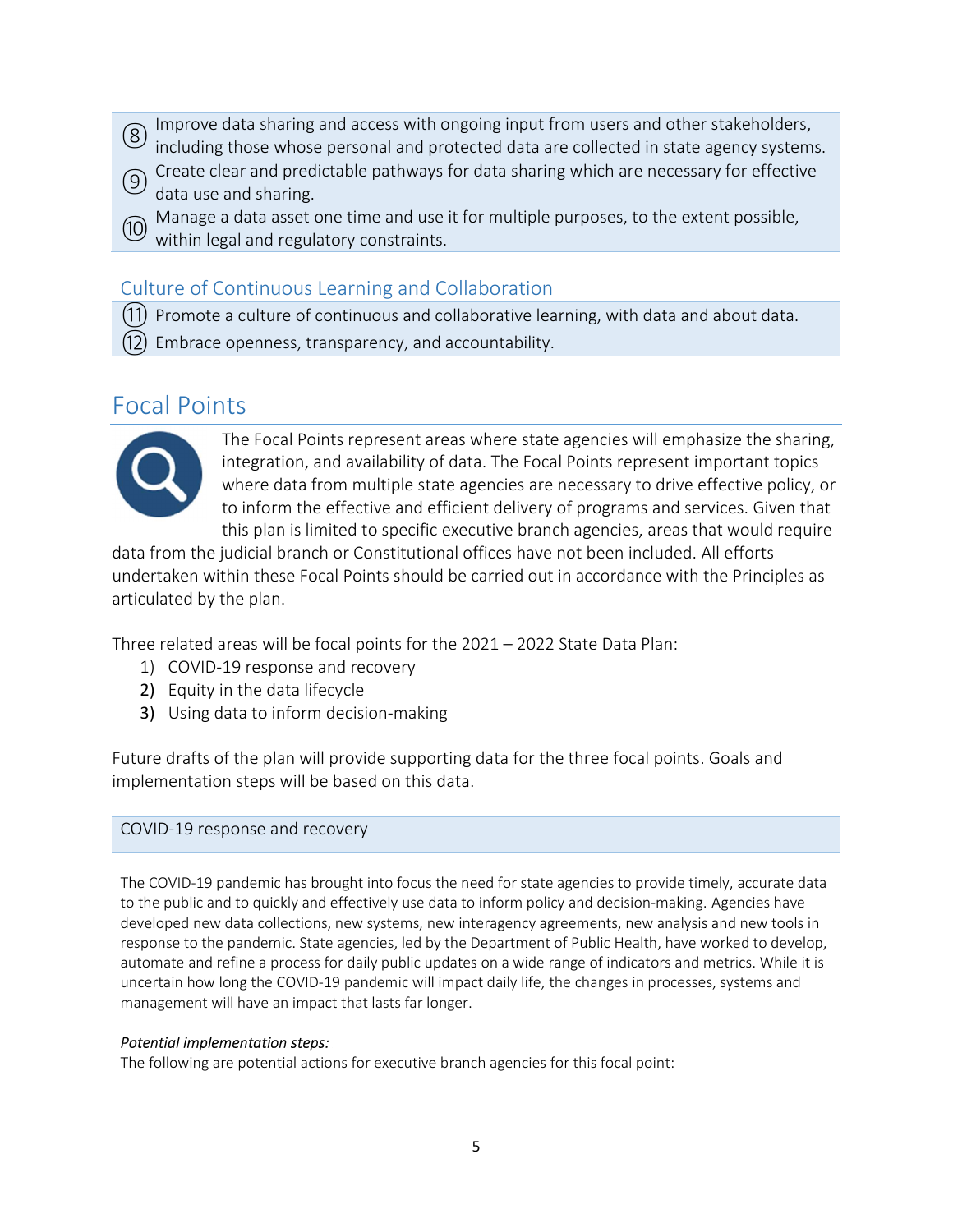- Develop an approach to prioritize high-value datasets for the open data portal, and policies and procedures to improve or, when necessary, remove or deprecate datasets that are out-of-date or that adversely impact usability of the portal
- Improve the user experience with better navigation, user-friendly tools (like data stories), more consistent documentation and metadata and schedules for the release of high-value datasets
- Improve the ability to provide daily or real-time updates through automated feeds to the portal
- Support the development of health data infrastructure for continued response to the COVID-19 pandemic, and for future emergencies
- Develop better tools to access and manage the foundational geospatial data that is critical for response to future emergencies

### Equity in the data lifecycle

The COVID-19 pandemic has demonstrated, again, the disparities in outcomes experienced along many dimensions – particularly by race and ethnicity, but also by gender, age, ability status and other factors. The data lifecycle – from planning, through collection, management, analysis and dissemination – can promote equity to improve the ability to use data to achieve equitable outcomes. All aspects of the data lifecycle merit attention, across agency efforts to use data to inform decision-making, as disparities in housing, education, criminal justice remain.

#### Potential implementation steps:

The following are potential actions for executive branch agencies for this focal point:

- Pursue opportunities for training and capacity-building for state agency staff
- Encourage consideration of racial equity and disparate impact in the process used to access, request and publish data
- Improve standards for data collection and dissemination to ensure that categories for gender identity, race / ethnicity and other factors are up-to-date and consistent across agencies
- Increase reporting and disclosure of data by factors such as race, ethnicity and gender, and their intersections, within the appropriate guidelines to preserve privacy
- Improve the tools for reporting and disseminating data to reach a wider and more diverse set of audiences
- Increase the depth and breadth of avenues for resident involvement in the data lifecycle

### Using data to inform decision-making

Whether it is called being data-informed, data-driven, evidence-based, results-focused or any other compound adjective, state administrative data can be more actively used to inform decision-making, including for policy development and the delivery of services. This ambitious focal point requires progress on several components:

Integrated data system: A core building block to use data to inform decision-making is the development of a system to integrate data across state agencies. As described in a report on the legal issues in interagency data sharing:

"Today, individuals who receive governmental services are often involved with multiple systems. For example, a young mother and her child may receive SNAP benefits, childcare subsidies, child support payments, or other state-delivered services. Each of these programs was designed to fulfill a distinct purpose, and each collects different data and follows different rules and requirements. Each program's database only identifies patterns or characteristics of those served within that particular agency or program. Isolated databases omit information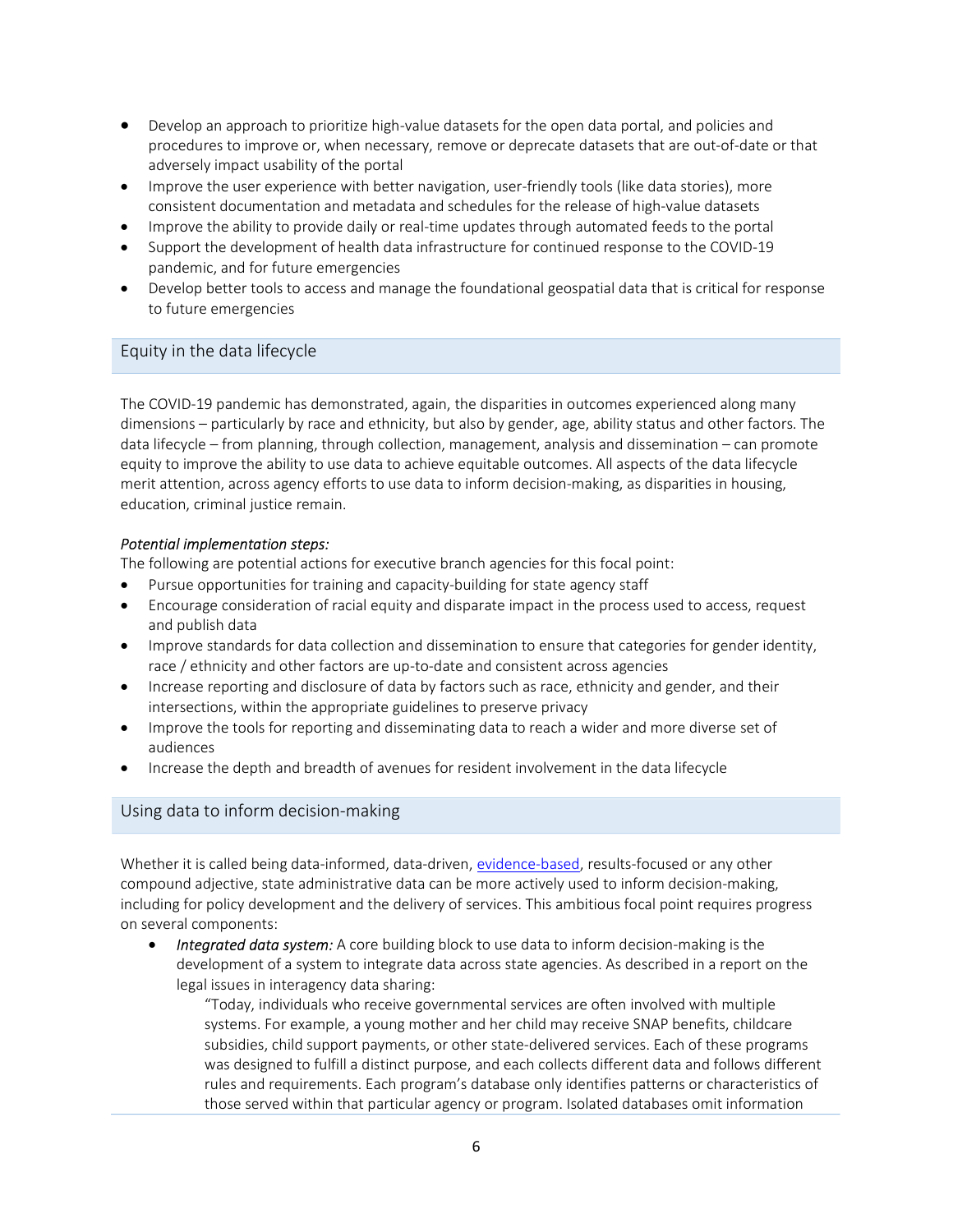from other agencies or programs that could be analyzed to increase wellbeing, long-term personal success and reduce costs to state and local government."<sup>1</sup>

- **Enterprise legal and governance framework:** The foundation for an integrated data system is the legal and governance framework. Legal agreements are not barriers or obstacles, they are supports to the safe, ethical and secure sharing of data across agencies boundaries. The absence of a statewide governance structure leads to fragmented approaches to sharing data on high-priority issues which reduce the ability of the state to mobilize a response. A proliferation of data sharing agreements makes oversight difficult and reduces the ability to protect clients' data and manage risk. Flexible, durable data sharing agreements would protect clients' information and reduce the effort needed to share data.
- **Increased analytical capacity:** Turning data into information and insight requires people. In the current fiscal environment, state agencies need to work collaboratively to make efficient use of internal resources and to effectively partner with outside analytical capacity.
- Whole-person perspective on data: Using data to improve delivery of services has great potential to improve the lives of residents, but can only occur through the safe, ethical and secure linking of information across agencies. As part of the 2 Generational Initiative Interagency Plan,<sup>2</sup> OPM identified "two approaches to coordinating existing resources – identifying established programs and identifying and monitoring proofs of concept."<sup>3</sup> At the same time, a 'whole-person' data view cannot be developed without attention to the ethical and equity issues inherent in developing a person-centered view without consent.

#### Potential implementation steps:

The following are potential actions for executive branch agencies for this focal point:

- Integrated data system and enterprise legal and governance framework
	- o Continue work to implement the uniform interagency data sharing protocol, developed as part of state 2Gen efforts
	- o Continue work to expand the P20 WIN data system to cover new agencies and datasets, including social services, homelessness, financial aid and child welfare
	- o Increase transparency of agency-level efforts at performance management and work towards common standards for implementation
	- o Build on cross-agency efforts at performance management, particularly from the Governor's Workforce Council, to support centralized data on program performance and rigorous evaluation of programs, where possible

### Increased analytical capacity

- o Identify opportunities for skill-building and career pathways for existing analytical staff
- o Improve the ability to engage in external research partnerships, through the development of research agendas and priorities, and supporting materials, like data dictionaries, legal guidelines and repositories of past work. Consider pursuing external partnerships particularly to support 'mixed methods' approaches, mixing qualitative and quantitative data

#### Whole-person perspective on data

<sup>1</sup> Legal Issues in Interagency Data Sharing, Report for Public Act 19-153, Office of Policy and Management, January 2020

<sup>&</sup>lt;sup>2</sup> 2 Generational Initiative Interagency Plan, Office of Policy and Management, December 2019

<sup>&</sup>lt;sup>3</sup> 2 Generational Initiative Interagency Plan, Office of Policy and Management, December 2019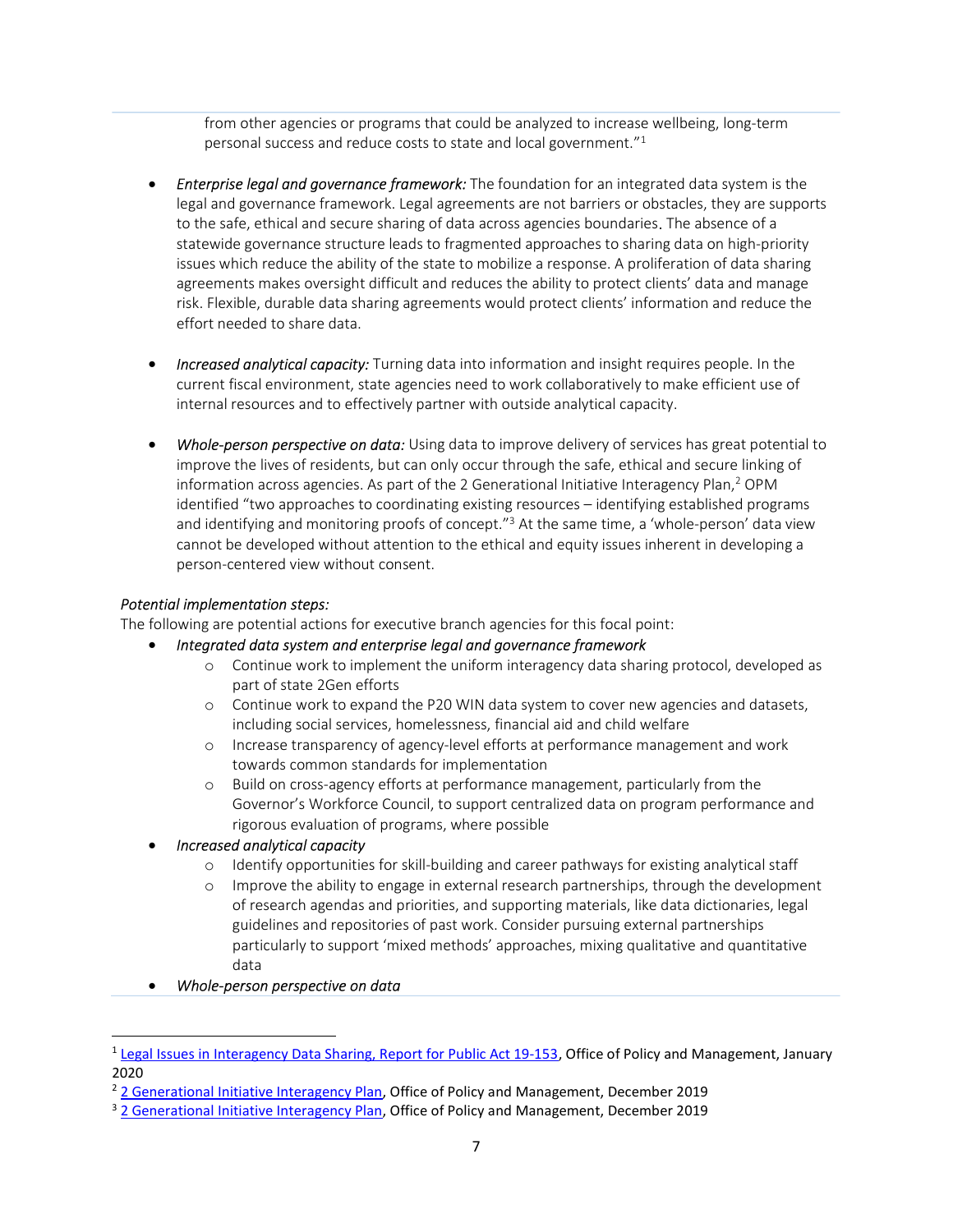- o Continue efforts to support and expand the secure master person index infrastructure, in collaboration with Connie, the health information exchange, and health and human services agency partners, creating the necessary infrastructure for data integration
- o Align state efforts to improve delivery of services, optimize information technology and to expand the P20 WIN system

### Goals and metrics



The overarching purpose of the State Data Plan is to facilitate the lawful and responsible sharing and use of data amongst executive branch agencies in order enhance the efficiency and effectiveness of state policies and programs. This must occur in a manner that recognizes and supports the rights, privacy, and protection of clients/consumers whose data are collected in state data systems. The

following goals, when pursued collectively amongst agencies, will advance this objective.

 $(1)$  Improve and increase relevance of the open data portal and related tools

Progress on this goal could be measured through metrics such as:

- Site traffic, including to data stories and dashboards and other tools to reach a wider audience
- Frequency and consistency of updates, particularly to high-value or high-priority data
- Specific instances of use of agency data, particularly open data, to inform policy and practice

<sup>②</sup> Ensure that the data lifecycle promotes equity, particularly racial equity, wherever possible

We cannot move the needle on population stats solely by improving agency data management. However, we can track progress on this goal through metrics such as:

- Tracking agency participation in training or capacity-building efforts
- Increased number and percentage of datasets that are disaggregated by factors like race, ethnicity, gender, etc., and by the intersection of one or more of those factors
- Improved metadata for high-value datasets
- Specific instances of change in state or agency practice (ex. development of resident voice)

### ③ Improve use of data to inform decision-making

Progress on this goal could be measured through metrics such as:

- Reduced time to complete interagency agreements, improved customer experience for data requestors, increased number of external research partnerships
- Tracking agency participation in training or capacity-building efforts
- Ability to identify performance metrics and evidence base for critical programs